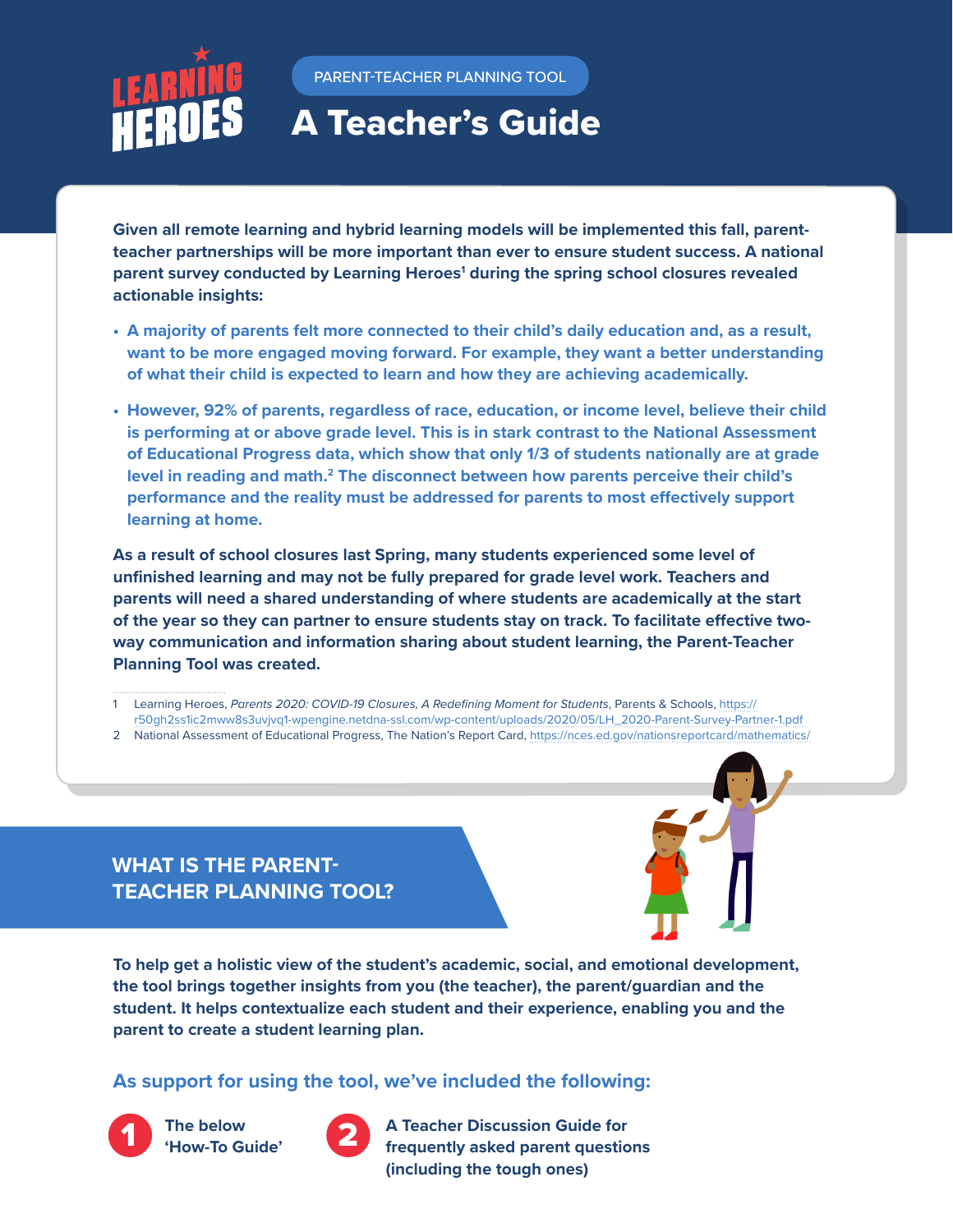# **HOW DOES THE TOOL WORK?**

#### **STEP 1:**

*Completed by Teacher:* **After students take a beginning of the year benchmark (e.g. interim, curriculum-embedded, or standardsaligned test), educators complete the tool with benchmark data for each student.** 

• To simplify for teachers, the template was designed to directly link to the assessment system and generate a tool specific to each student. Alternatively, teachers can manually input data and their observations if linking the data isn't possible.

#### **MULTIMEDIA FORMAT AND SUPPORT FOR TOOL:**

- **• Designed as a PDF, it can be printed and sent home, or emailed and completed on a computer.**
- **• It can support various discussion "options" and be used during in-person or virtual meetings, and/or phone calls.**
- Districts/Schools can customize this section to their benchmark assessment (e.g. name/description of the test, scale), include a graph to plot a student's score, or a placeholder to insert the visual from a student's assessment results.
- Teachers then share the tool with parents, using a platform they know parents have access to (e.g. via mail, email, parent portal or communications app (such as REMIND), or sent home with the student).

# **STEP 2:**

*Completed by Parent and Student:* **Parents and students share reflections about academic progress and social/emotional development and return it to the teacher.** 

#### **STEP 3:**

*Completed by Parent and Teacher:* **The tool has discussion prompts for the parent, teacher, and student (for middle school students) to develop a plan that maximizes each of their roles.**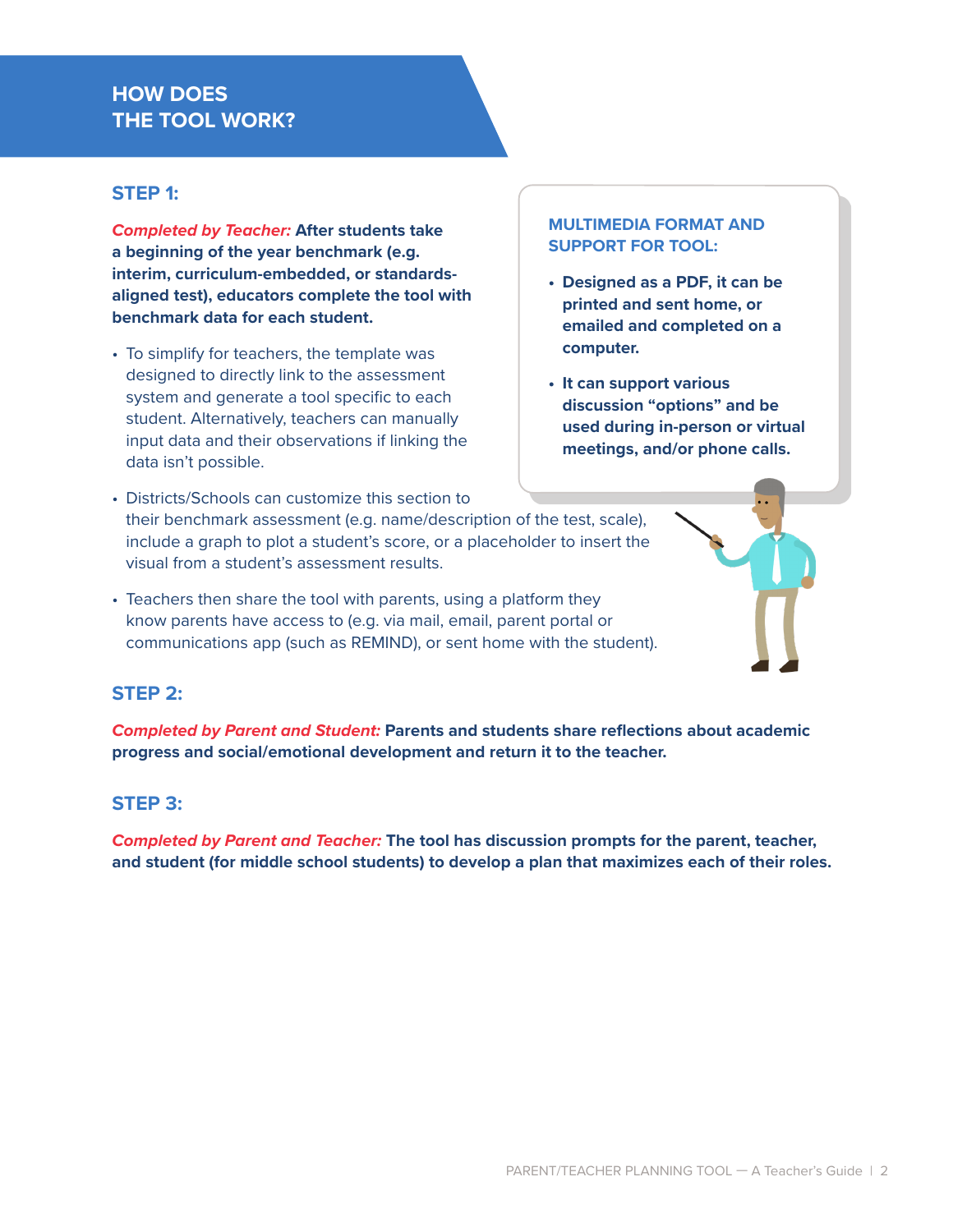#### **Establish trust from the start.**

**Make personal contact with parents at the start of the year to let them know you are excited to teach their child and partner with the family. If possible, do a video call so parents can see you. Ideas for this first phone call:** 

- Let parents know you value them as partners in learning and encourage them to ask questions and share ideas on what will make the year successful for their child.
- Invite parents to share what their hopes and dreams are for their child.
- End by asking for a second call to talk about how they can support learning at home. Let them know you will share a simple parent-teacher partnership tool so that together, you can create a learning plan for their child.

#### **Help parents understand what your school's beginning of year benchmark is.**

**Teachers have a portfolio of diagnostics that they use to differentiate learning and group students. Our public education system does not typically share those assessments with parents in a systemic way, but parents need access to this information to best support your instruction while children are learning remotely at home. The Parent-Teacher Planning Tool is designed to help you share this information in an actionable way.** 

#### **Be clear about what the benchmark test means about a students' performance.**

**To help parents understand where their child is, describe performance in the simplest way possible. Avoid "educator-speak", like "scale score" and "proficiency", which can be confusing to parents. Discuss the following:**

- At what grade level is the student performing?
- If the student isn't performing at their grade level, discuss how far the student is from meeting their grade level cutoff. Frame the cutoff as the "goal".

# **Reinforce that the school is focused on social/emotional learning as well as academics.**

**During this time, many parents are understandably concerned about their children staying healthy, both physically and socially/emotionally. As you discuss the life skills section of the tool, mention:**

• Academics are just one piece that make up the school experience. Students also learn valuable life skills and academic growth is enhanced when students learn to work together and build relationships. Talk with the parent about how you are incorporating developing these skills into your virtual or in person lessons. Ask about their concerns about the effects school closures had in this area for their child.